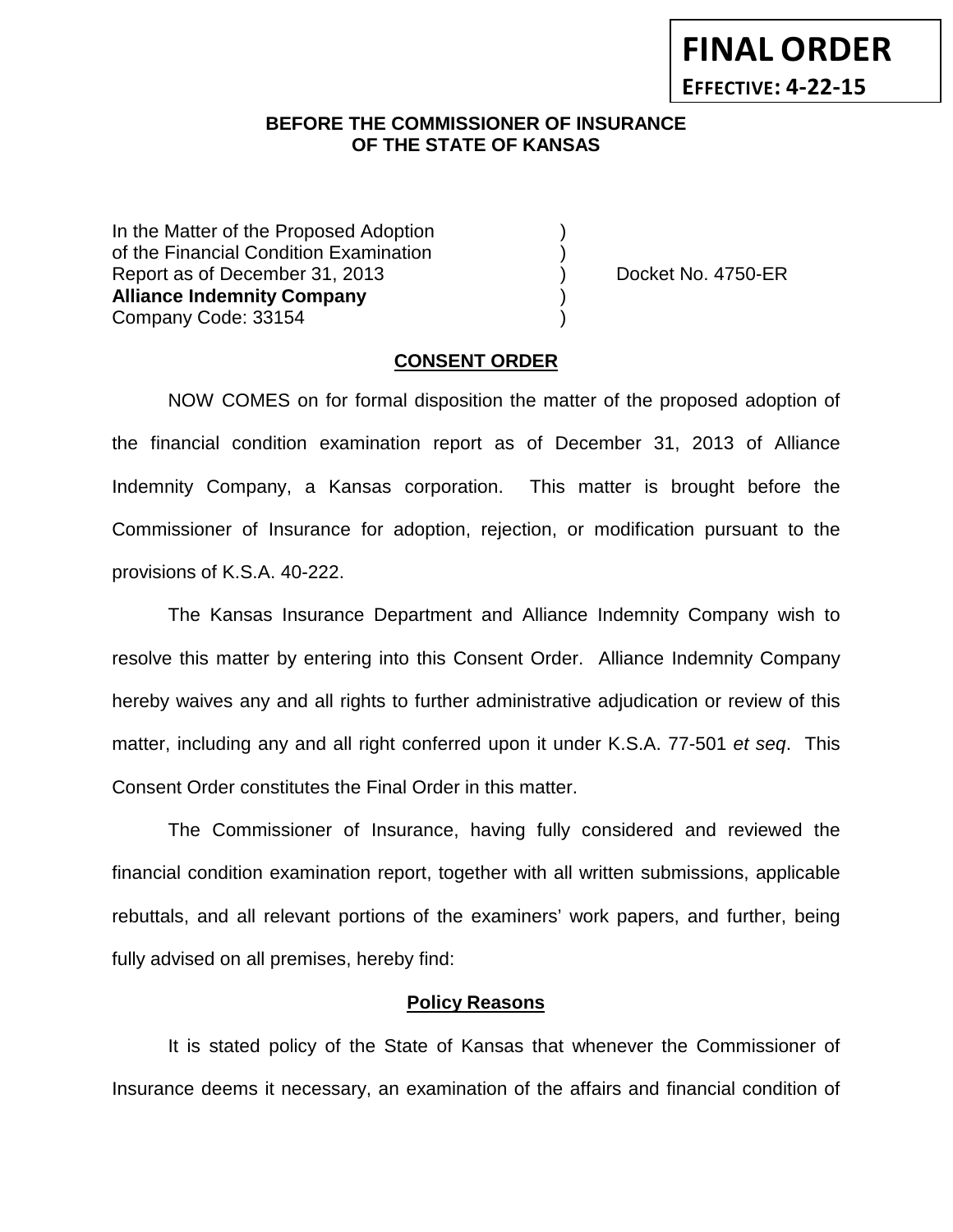any insurance company in the process of organization, applying for admission, or doing business in this State can be undertaken. In all cases, such an examination must occur once every five (5) years. Through the examination process, the insurance consuming public will be well served and protected.

#### **Findings of Fact**

1. The Commissioner of Insurance has jurisdiction over this matter pursuant to K.S.A. 40-222.

2. An examination of Alliance Indemnity Company was undertaken by the Kansas Insurance Department and was completed on February 13, 2015.

3. The examiner-in-charge tendered and filed with the Kansas Insurance Department a verified written report of the examination within thirty (30) days following completion of the examination, to wit; February 20, 2015.

4. Following receipt of the verified report, the Kansas Insurance Department transmitted the report to Alliance Indemnity Company, on March 17, 2015, with a duly executed notice advising the company of its opportunity to prepare and submit to the Kansas Insurance Department a written submission or rebuttal with respect to any and all matters contained in the report. Alliance Indemnity Company was further advised that any written submission or rebuttal needed to be filed with the Kansas Insurance Department no later than thirty (30) days after receipt of the verified report.

5. Alliance Indemnity Company filed a written acceptance of the verified report on March 25, 2015.

6. Based upon the written submission tendered by Alliance Indemnity Company, the company took no exceptions to matters contained in the verified report.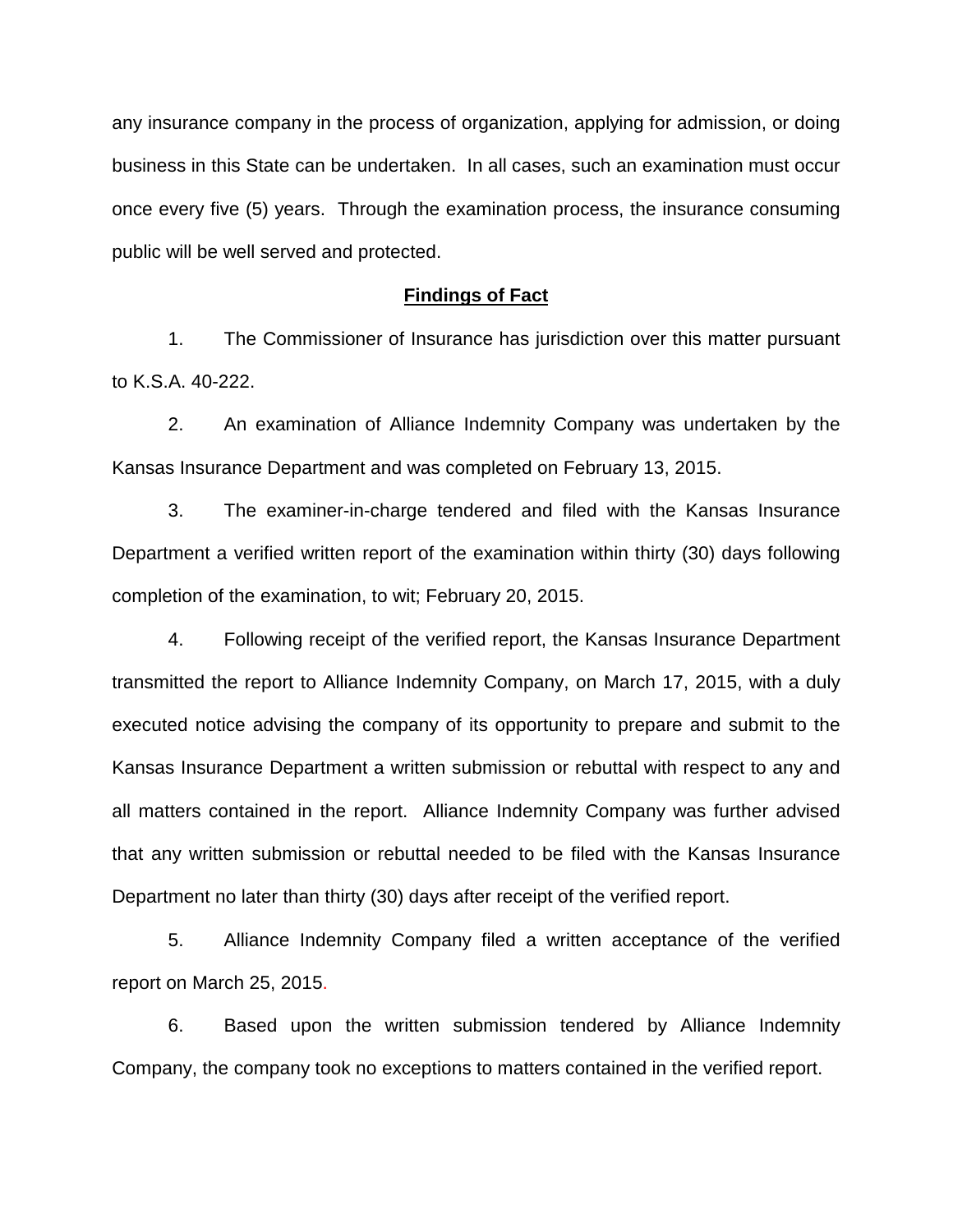7. Within thirty (30) days of the end of the time period allowed for written submission or rebuttal, the Commissioner of Insurance fully reviewed the report, together with all written submissions and rebuttals provided by Alliance Indemnity Company. The Commissioner of Insurance further reviewed all relevant workpapers.

8. No other written submissions or rebuttals were submitted by Alliance Indemnity Company.

# **Conclusion of Law**

9. K.S.A. 40-222(k)(2) provides:

"Within 30 days of the end of the period allowed for the receipt of written submissions or rebuttals, the commissioner shall fully consider and review the report, together with any written submissions or rebuttals and any relevant portions of the examiners workpapers and enter an order:

- (A) Adopting the examination report as filed or with modification or corrections. If the examination report reveals that the company is operating in violation of any law, regulation or prior order of the commissioner, the commissioner may order the company to take any action the commissioner considers necessary and appropriate to cure such violations; or
- (B) rejecting the examination report with directions to the examiners to reopen the examination for purposes of obtaining additional data, documentation or information, and refiling pursuant to subsection (k); or
- (C)call and conduct a fact-finding hearing in accordance with K.S.A. 40- 281 and amendments thereto for purposes of obtaining additional documentation, data, information and testimony."
- 10. Based upon the Findings of Fact enumerated in paragraphs #1 through

#8 above, the financial condition examination report as of December 31, 2013 of Alliance Indemnity Company should be adopted.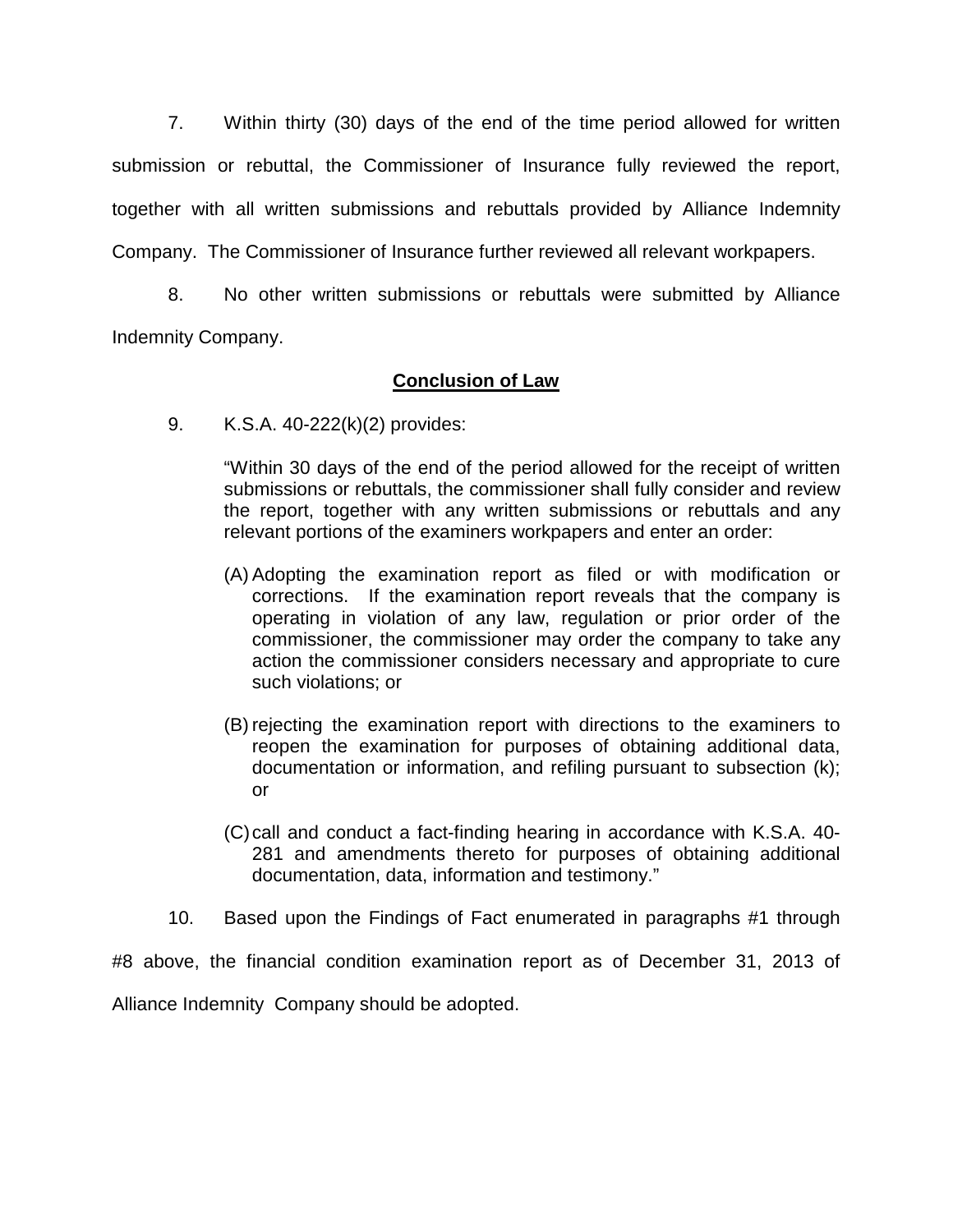# **IT IS THEREFORE, BY THE COMMISSIONER OF INSURANCE, ORDERED THAT:**

1. The financial condition examination report as of December 31, 2013 of Alliance Indemnity Company hereby is adopted.

2. The Commissioner of Insurance retains jurisdiction over this matter to issue any and all further Orders deemed appropriate or to take such further action necessary to dispose of this matter.

**IT IS SO ORDERED THIS \_\_22nd\_\_ DAY OF \_\_\_\_April\_\_\_\_\_, 2015 IN THE CITY OF TOPEKA, COUNTY OF SHAWNEE, STATE OF KANSAS.**



\_/s/ Ken Selzer\_\_\_\_\_\_\_\_\_\_\_\_\_\_\_\_\_\_\_\_ Ken Selzer, CPA Commissioner of Insurance

By:

\_/s/ Diane Minear\_\_\_\_\_\_\_\_\_\_\_\_\_\_\_\_\_\_ Diane Minear Interim General Counsel

By:

\_/s/ Joseph J. Brossard\_\_\_\_\_\_\_\_\_\_\_\_\_ Joseph J. Brossard, President & CEO Alliance Indemnity Company